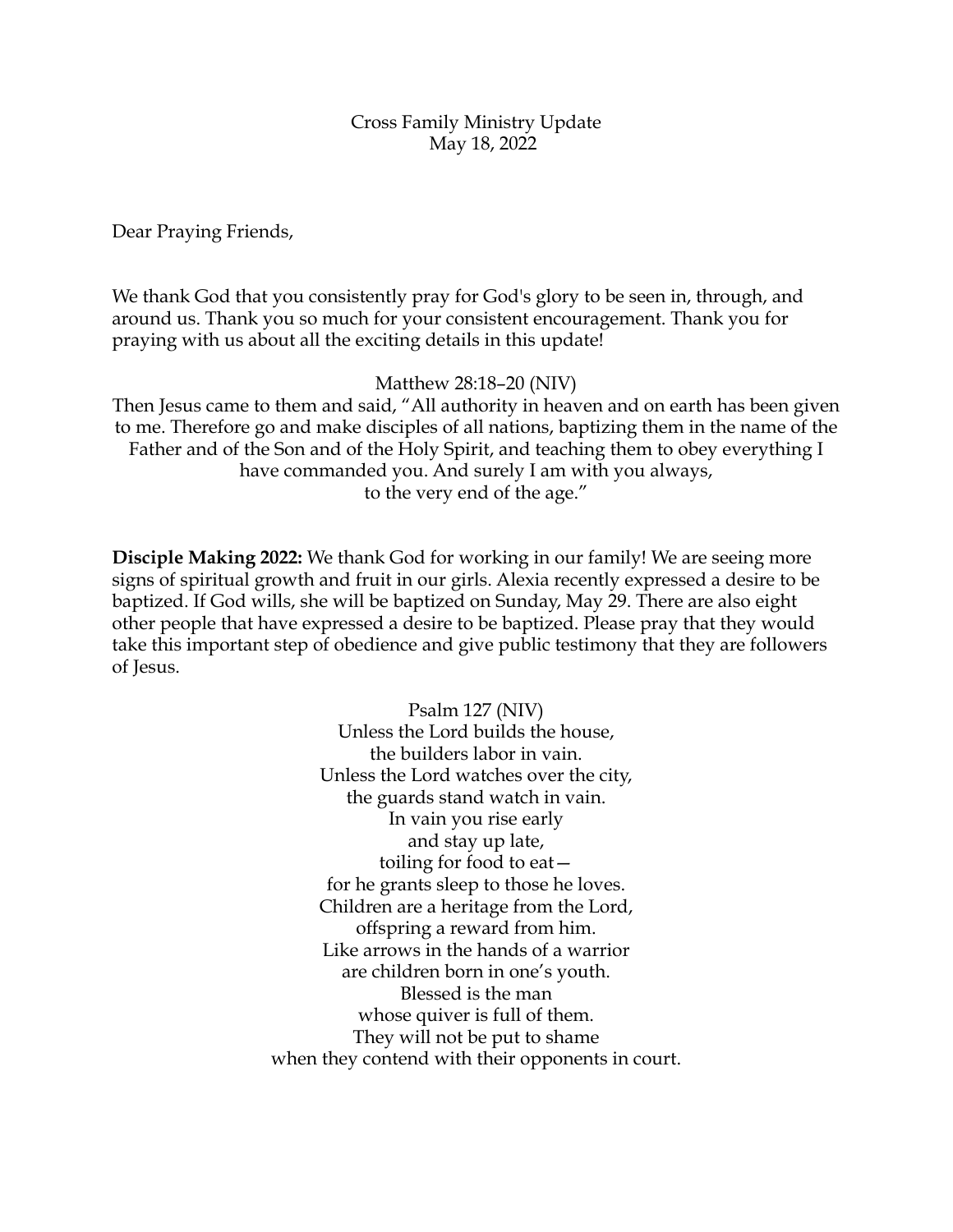## **"And what does the one God seek? Godly offspring." Malachi 2.15b**

We thank the Lord for giving us a strong desire to teach our girls more about him every day. God has also given us a recent desire to glorify him by bringing more children up "in the training and instruction of the Lord." God used that desire to cause us to pray specifically. We thank him that Kelly is now seven weeks pregnant. We thank him for the blessing and joy that he has brought to our family! The girls have had a ton of fun

telling family and friends the good news.  $\circledcirc$ 

Kelly is now dealing with fatigue and constant nausea. We thank God for the grace and strength he provides through the trials of life. May we always look to him and depend on him. The girls and I are working together to take care of Mommy. We thank God for this opportunity to specifically teach our girls more about loving God and others and how God wants us to care for one another in the family.

> Psalm 128 (NIV) Blessed are all who fear the Lord, who walk in obedience to him. You will eat the fruit of your labor; blessings and prosperity will be yours. Your wife will be like a fruitful vine within your house; your children will be like olive shoots around your table. Yes, this will be the blessing for the man who fears the Lord. May the Lord bless you from Zion; may you see the prosperity of Jerusalem all the days of your life. May you live to see your children's children peace be on Israel.

**Disciple Making 2022:** God allowed the class on Christology to finish well. What a privilege it is to teach people what the Bible says about Jesus Christ our wonderful Savior! An unsaved young man that lives near our church property attended the last few classes. That led to good conversations about the truth of the gospel and his need to repent and believe in Jesus Christ alone. Pray that he will soon come to repentant faith in Jesus.

Pastor Daniel and I recently had a meeting with another missionary here in Puerto Maldonado to discuss and pray about the needs in the towns and tribal communities throughout this part of the country. We pray that God would give us clear direction as to how our church can be a help in making disciples in these places. We pray that God would give more people in the church the desire to participate in these gospel outreaches. We pray that God would provide consistent means of transportation to